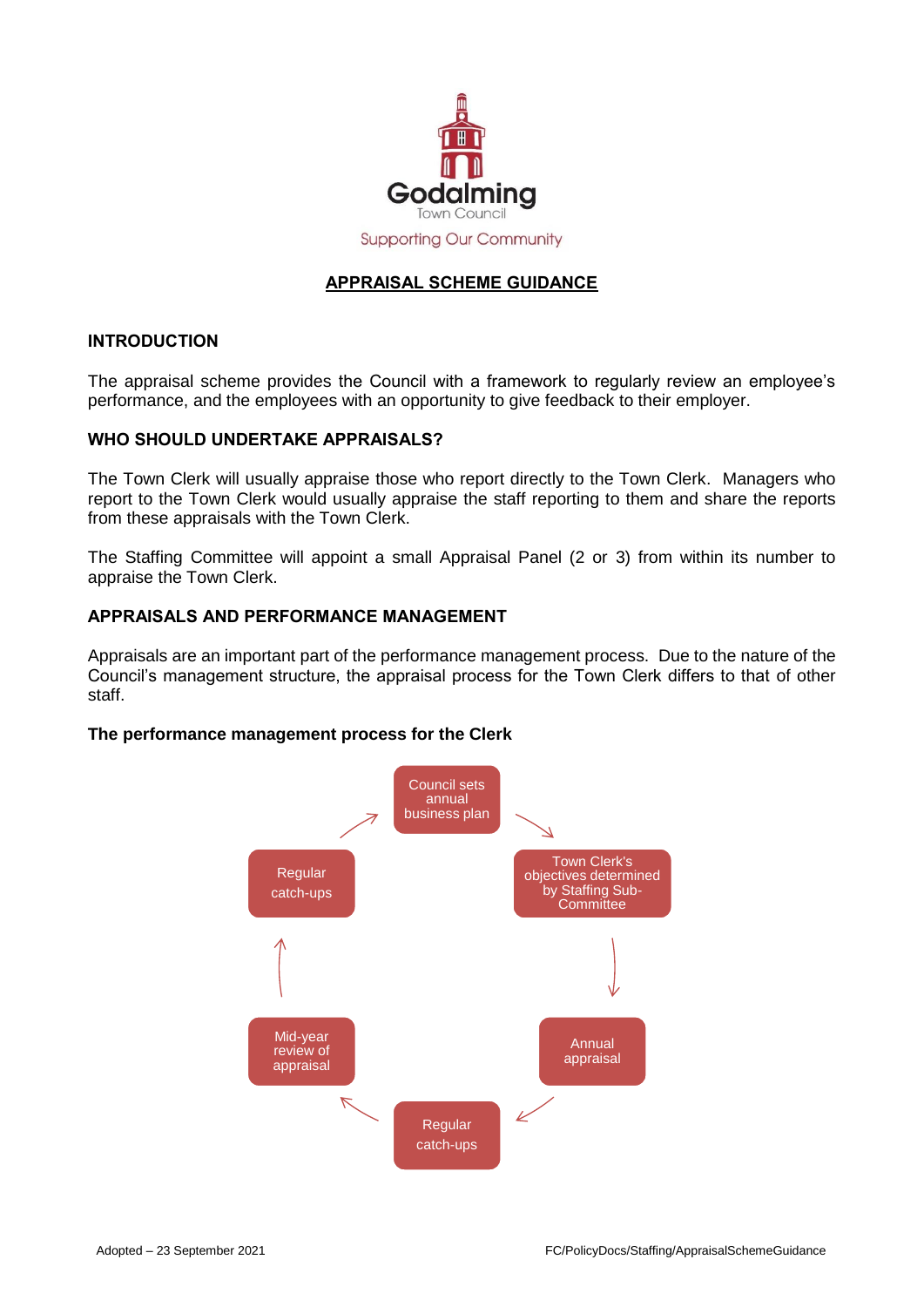# **The performance management process for other staff**



# **CORE ASPECTS OF THE PERFORMANCE MANAGEMENT PROCESS**

## **The Council's Business Plan**

The Plan sets the Council's objectives for the next year. These objectives can be part of longer term aims.

# **The Role of the Staffing Committee**

The Staffing Committee will:

- ensure that annual appraisals are being conducted for all staff;
- appoint the Appraisal Panel to undertake the Town Clerk's appraisal;
- be responsible for reviewing the performance management process to ensure it continues to meet the Council's needs;
- The Chair of the Staffing Committee will countersign the appraisals for all staff, reporting any areas of concern to the committee for consideration; and
- will hear any grievances raised by staff in relation to their appraisal. \*

\*subject to compliance with the ACAS Code of Practice on the conduct of grievance procedures

#### **The Annual Appraisal and Mid-Year Review**

The annual appraisal and mid-year reviews and catch-up meetings will follow the format set out in this document with supporting forms for the annual and mid-year reviews.

#### **The Role of Regular Catch-Ups**

Catch-ups should be conducted every six weeks or so. Meetings may be more frequent where staff are new to their post, the employee requires more regular support or, the manager is concerned that the employee needs particular attention. Equally catch-ups can take place less frequently where appropriate. However, they should always take place at least every 8 weeks/2 months.

Catch-ups provide the opportunity for regular discussions on progress against objectives highlighting where additional support may be needed or, in exceptional situations, where objectives should be amended. They also provide an opportunity to discuss a range of other day to day matters such as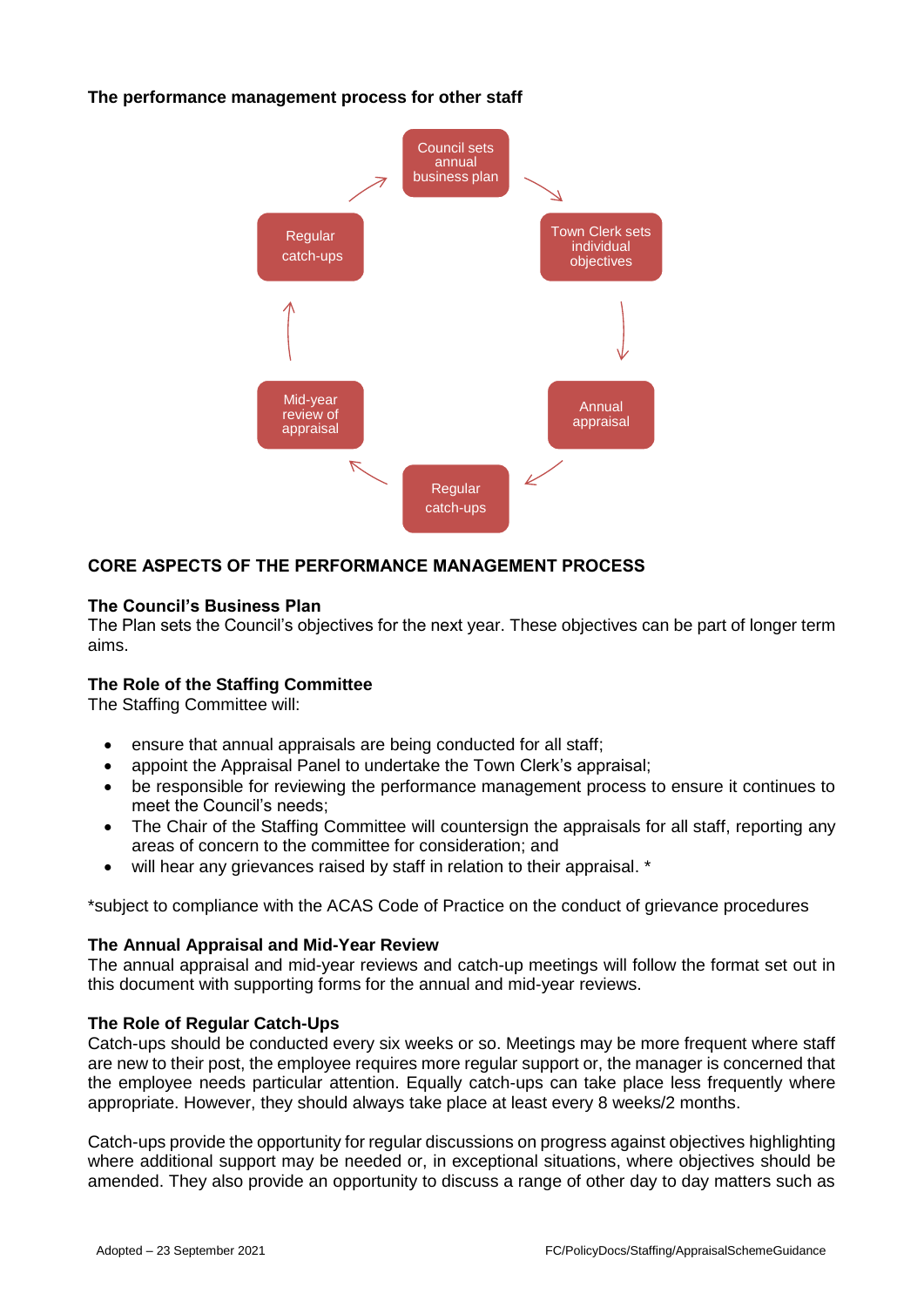annual leave or TOIL arrangements; recent or planned absence; workload pressures; progress with learning and development plans etc.

# **STRUCTURE OF THE APPRAISAL MEETING AND MID-YEAR REVIEW**

The appraisal meeting and mid-year reviews are in two parts. The first part looks back over the appraisal period. It looks at:

- the extent to which the objectives have been met;
- noting any particular achievements
- whether the job description has changed;
- whether the learning and development objectives have been achieved; as well as
- noting any other general comments.

The second part looks forward to the next appraisal period. It provides an opportunity to:

- discuss the objectives to be set; and
- identify the learning and development needs.

## **USING THE RECORD OF APPRAISAL FORM**

The form is produced as a Word document to allow flexibility. The form is not intended to restrict the amount which can be written or the number of objectives which can be set.

## **SETTING OBJECTIVES**

All team and individual objectives should be written as SMART objectives.

The number of objectives set will depend on the 'size' of each objective and the other work which a member if staff is tasked with.

If appropriate objectives should have supporting information such as 'milestones' to be achieved or additional information to clarify how the objective should be met or what support might be available.

Appendix A gives some example templates for drafting SMART objectives.

## **RECORD KEEPING**

A written record of the appraisal, mid-year review and, catch-up meetings will be given to the employee for their own records and copies will be kept in the employee's personnel file.

The written record of appraisal, mid-year review and, catch-up meetings for the Town Clerk will be held by the Chairman of the Staffing Sub-Committee on behalf of the Committee, as well as in the Town Clerk's own personnel file and a copy given to him/her.

Should the Chairman of Staffing Committee change then these records will be made available to them and any other member of the Staffing Committee appointed to conduct an appraisal meeting (either full or mid-year)

### **SEEKING AGREEMENT**

Wherever possible agreement should be sought for the objectives set. It is important for the appraiser to listen carefully to any concerns raised by the 'appraisee.' However if agreement cannot be reached then the disputed objectives can be referred to the Staffing Committee who will consider whether to amend, withdraw, or retain them after having considered the matter.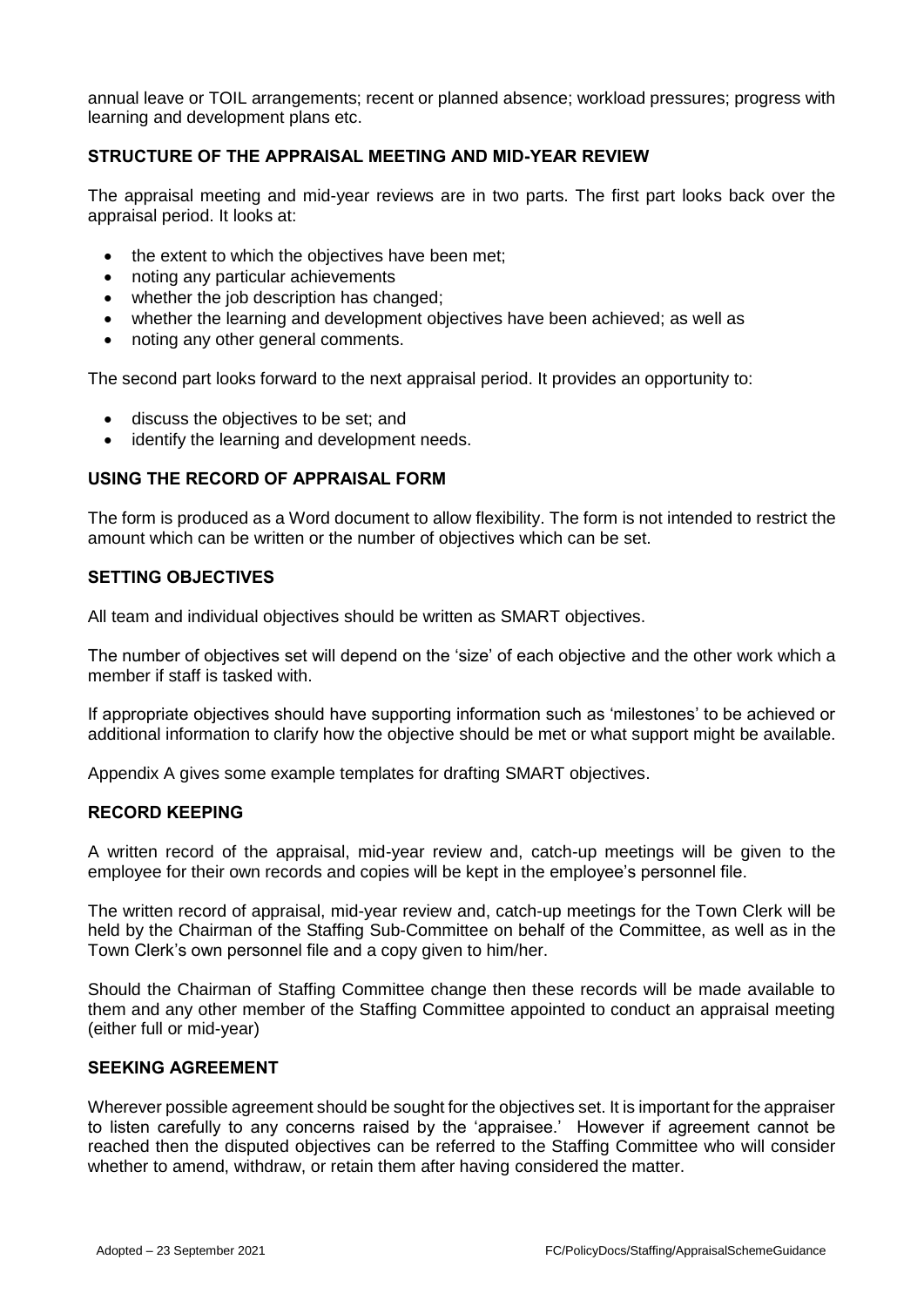Wherever possible, agreement should be sought for the other aspects of the appraisal (i.e. looking back at past achievements, training required, etc.). However, where agreement cannot be reached a note of the employee's comments/objections will be kept together with the appraisal report.

# **TRAINING**

All managers who conduct appraisals should receive relevant training.

At least one of the Councillors who forms part of the appraisal panel for the Town Clerk must have received relevant training.

# **THE RELATIONSHIP BETWEEN THE TOWN CLERK'S APPRAISAL AND THE APPRAISALS OF OTHER MEMBERS OF STAFF**

For clarity, the Town Clerk appraisal process is entirely independent from that of other members of staff. In other words, if for any reason any stage of the Town Clerk's appraisal is delayed in full or in part - then this should not delay any element of the (including objective setting) appraisal process progressing for any other member of staff.